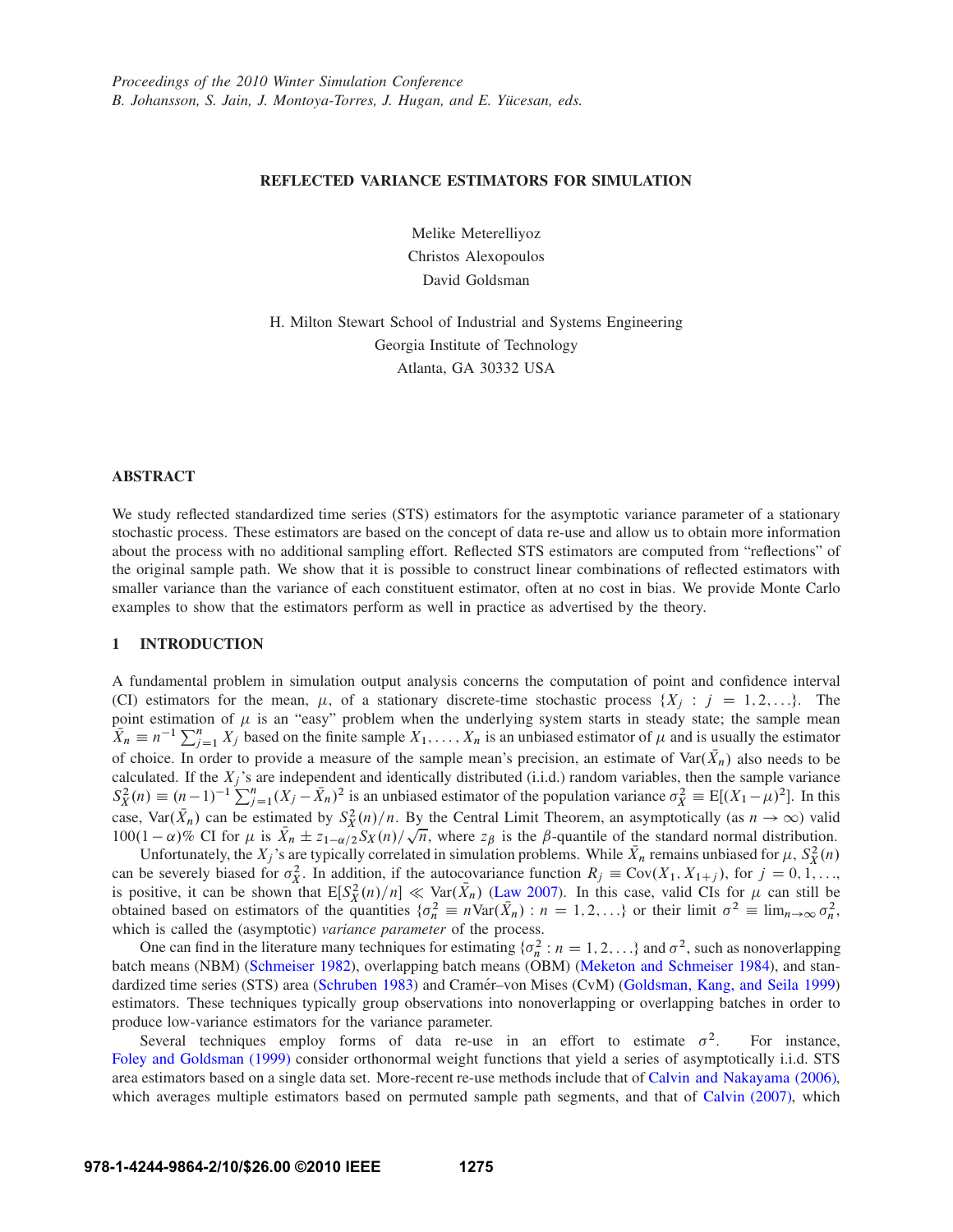produces multiple estimators based on various iterated integrations of the sample path. Alexopoulos et al. (2010) and Meterelliyoz et al. (2009) develop folded area and CvM estimators based on nonoverlapping and overlapping batches. In addition, there is a substantial simulation literature on estimators incorporating jackknifing and/or bootstrapping; see, e.g., Batur, Goldsman, and Kim (2009).

This article makes the following contributions to variance estimation for steady-state simulations. First, it introduces a new class of variance parameter estimators employing data re-use, namely, estimators based on reflections of the STS formed by the entire sample. A reflection operation on the original STS yields another STS; both STSs converge (as the sample size goes to infinity) to Brownian bridges with a known cross-covariance structure. The second contribution is the development of linear combinations of reflected estimators with substantially smaller mean square error (MSE) than the constituent estimators.

The remainder of this article is organized as follows. Section 2 reviews background material, Section 3 defines and studies various reflected estimators, and Section 4 provides conclusions.

## **2 BACKGROUND**

In this section, we give some assumptions, definitions, and results that are needed in the rest of this article. We start in §2.1 with a list of necessary assumptions and a review of some basic properties regarding the convergence of stationary processes. We define the STS and some of the variance parameter estimators based on STS in §2.2.

## **2.1 Basics and Assumptions**

We start with a Functional Central Limit Theorem (FCLT) that holds for several classes of stationary processes, e.g., stationary strongly mixing processes, associated stationary processes, and regenerative processes; see, e.g., Glynn and Iglehart (1990).

**Assumption FCLT** Suppose that the series  $\sigma^2 \equiv \sum_{j=-\infty}^{\infty} R_j$  converges absolutely and  $\sigma^2 > 0$ . For each positive integer  $n$ , let

$$
Y_n(t) \equiv \frac{\lfloor nt \rfloor (\bar{X}_{\lfloor nt \rfloor} - \mu)}{\sigma \sqrt{n}}, \quad \text{for } t \in [0, 1], \tag{1}
$$

where  $|\cdot|$  is the greatest integer function and  $\{X_i\}$  is stationary with mean  $\mu$ . Then

$$
Y_n(\cdot) \xrightarrow[n \to \infty]{\mathcal{D}} \mathcal{W}(\cdot),
$$

where  $W(\cdot)$  is a standard Brownian motion process on [0,1], and  $\frac{\mathcal{D}}{n\to\infty}$  denotes weak convergence (as  $n \to \infty$ ) in the Skorohod space  $D[0, 1]$  of real-valued functions on [0, 1] that are right-continuous with (Billingsley 1968).

Assumptions A below refer to the output process and Assumptions F apply to weight functions used in STS estimators.

#### **Assumptions A**

- 1. The process  $\{X_i : j \geq 1\}$  satisfies Assumption FCLT.
- 2. The autocovariance function decays exponentially, i.e.,  $|R_j| = O(\delta^j)$ ,  $j = 1, 2, ...,$  for some  $\delta \in (0, 1)$ .

## **Assumptions F**

- 1. The function  $f(\cdot)$  is normalized so that  $\text{Var}\left[\int_0^1 f(t)\mathcal{B}(t) dt\right] = 1$ , where  $\mathcal{B}(\cdot)$  is a standard Brownian bridge process on  $[0, 1]$ .
- 2.  $f(t)$  is twice continuously differentiable in [0, 1].
- 3.  $f(t)$  is symmetric about  $t = 1/2$ ; that is,  $f(t) = f(1-t)$  for  $t \in [0, 1/2]$ .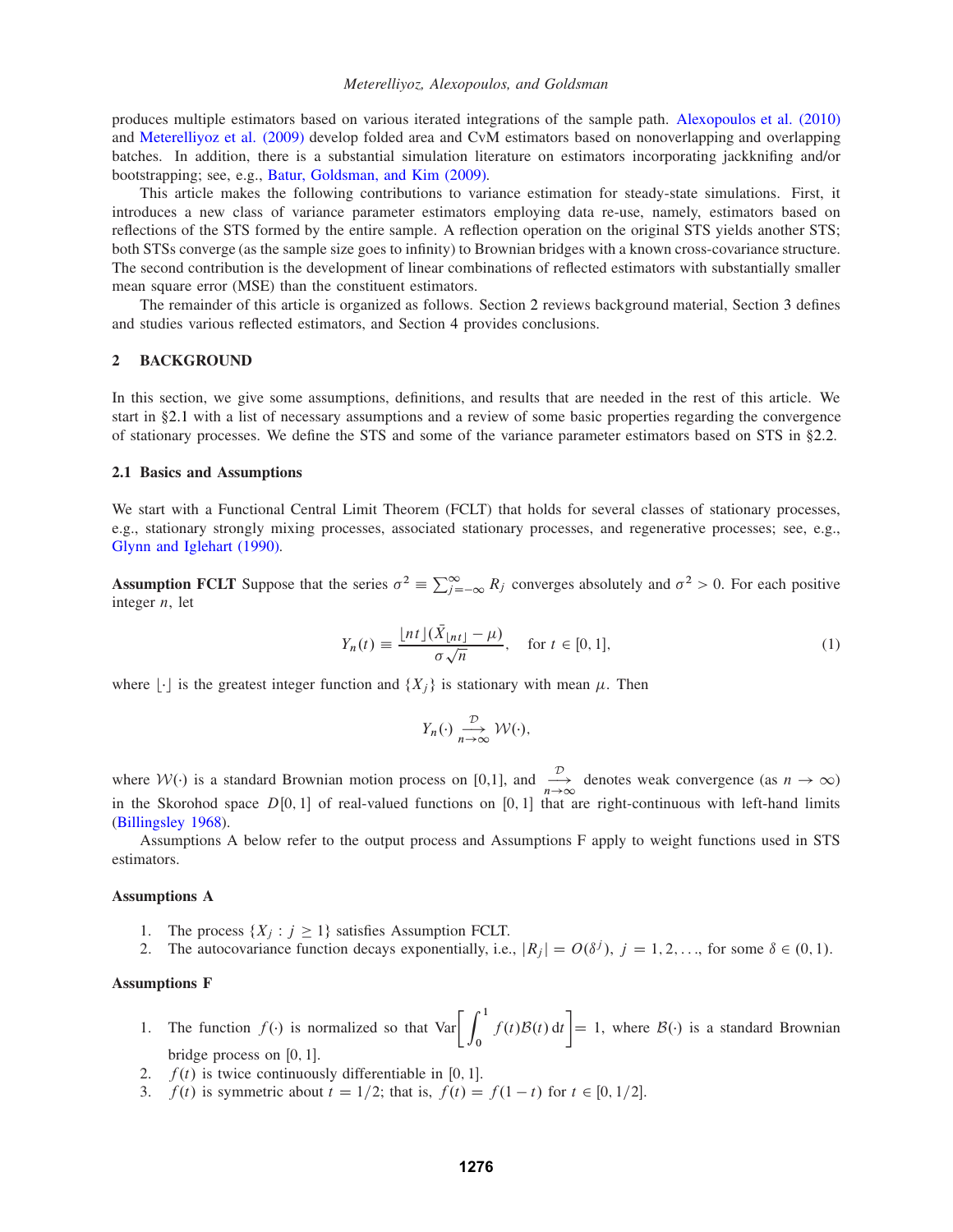The Brownian bridge process is defined by  $\mathcal{B}(t) = t \mathcal{W}(1) - \mathcal{W}(t)$ , for  $t \in [0, 1]$ . All finite-dimensional distributions of  $\mathcal{B}(\cdot)$  are normal with  $E[\mathcal{B}(t)] = 0$  and  $Cov(\mathcal{B}(s), \mathcal{B}(t)) = min(s, t) - st$  for  $0 \le s, t \le 1$ . One can also show  $\mathcal{B}(\cdot)$  is independent of  $\mathcal{W}(1)$ .

In the rest of this article, we let  $\gamma_1 \equiv 2 \sum_{\ell=1}^{\infty} \ell R_{\ell}$ . We use the "big-oh" notation  $p(n) = O(q(n))$  to mean that there are positive constants c and k such that  $0 \le p(n) \le cq(n)$  for all  $n \ge k$ , and we use the "little-oh" notation  $p(n) = o(q(n))$  to mean that  $\lim_{n \to \infty} p(n)/q(n) = 0$ . We also define the functions

$$
F(t) \equiv \int_0^t f(s) \, \mathrm{d}s \quad \text{and} \quad \bar{F}(t) \equiv \int_0^t F(s) \, \mathrm{d}s,
$$

for  $0 \le t \le 1$ , and we let  $F \equiv F(1)$  and  $\overline{F} \equiv \overline{F}(1)$ .

## **2.2 Standardized Time Series Area Estimators**

In this section, we define the STS and review that STS area estimator for the variance parameter.

The STS based on the sample  $X_1, \ldots, X_n$  is defined as

$$
T_n(t) \equiv \frac{\lfloor nt \rfloor (\bar{X}_n - \bar{X}_{\lfloor nt \rfloor})}{\sigma \sqrt{n}}, \quad \text{for } t \in [0, 1].
$$
 (2)

Under Assumptions A, it can be shown that (Schruben 1983)

$$
\left[\sqrt{n}(\bar{X}_n-\mu),\sigma T_n(\cdot)\right]\underset{n\to\infty}{\overset{\mathcal{D}}{\longrightarrow}}\left[\sigma \mathcal{W}(1),\sigma \mathcal{B}(\cdot)\right].
$$

This leads to the area estimator for the variance parameter.

Goldsman, Meketon, and Schruben (1990) introduced the weighted area estimator for  $\sigma^2$ , which is based on the square of the weighted area under the STS (2) and its limiting functional. These are defined by

$$
\mathcal{A}(f;n) \equiv \left[\frac{1}{n}\sum_{j=1}^{n} f\left(\frac{j}{n}\right) \sigma T_n\left(\frac{j}{n}\right)\right]^2 \text{ and } \mathcal{A}(f) \equiv \left[\int_0^1 f(t) \sigma \mathcal{B}(t) dt\right]^2,
$$

respectively. The weight function  $f(\cdot)$  is assumed to satisfy Assumptions F.

Under Assumptions A, the continuous mapping theorem (Billingsley 1968) implies that  $\int_0^1 f(t)\sigma \mathcal{B}(t) dt \sim$  $\sigma N(0,1)$  and  $\mathcal{A}(f;n) \xrightarrow[n \to \infty]{} \mathcal{A}(f) \sim \sigma^2 \chi_1^2$ , where  $N(0,1)$  denotes a standard normal random variable, and  $\chi^2_{\nu}$ denotes a chi-squared random variable with  $\nu$  degrees of freedom.

Under Assumptions A and F, Goldsman, Meketon, and Schruben (1990) show that the expected value of the weighted area estimator is

$$
E[\mathcal{A}(f,n)] = \sigma^2 - \frac{[(F - \bar{F})^2 + \bar{F}^2]\gamma_1}{2n} + O(1/n^2). \tag{3}
$$

Further, if we assume that the sequence  ${A^2(f:n) : n = 1, 2, \ldots}$  is uniformly integrable (Billingsley 1968), then

$$
\lim_{n \to \infty} \text{Var}[\mathcal{A}(f; n)] = \text{Var}[\mathcal{A}(f)] = 2\sigma^4.
$$

**Example 1.** The most-basic area estimator from Schruben (1983) uses the constant weight function  $f_0(t) = \sqrt{12}$ ,  $t \in [0, 1]$ . In this case, Equation (3) gives  $E[A(f_0; n)] = \sigma^2 - 3\gamma_1/n + O(1/n^2)$ . We say that an estimator of  $\sigma^2$ is *first-order unbiased* if it has bias of the form  $o(1/n)$ . Goldsman, Meketon, and Schruben (1990) showed that the quadratic weight function  $f_2(t) \equiv \sqrt{840}(3t^2 - 3t + 1/2), t \in [0, 1]$ , results in a first-order unbiased estimator  $\mathcal{A}(f_2;n)$ .  $\triangleleft$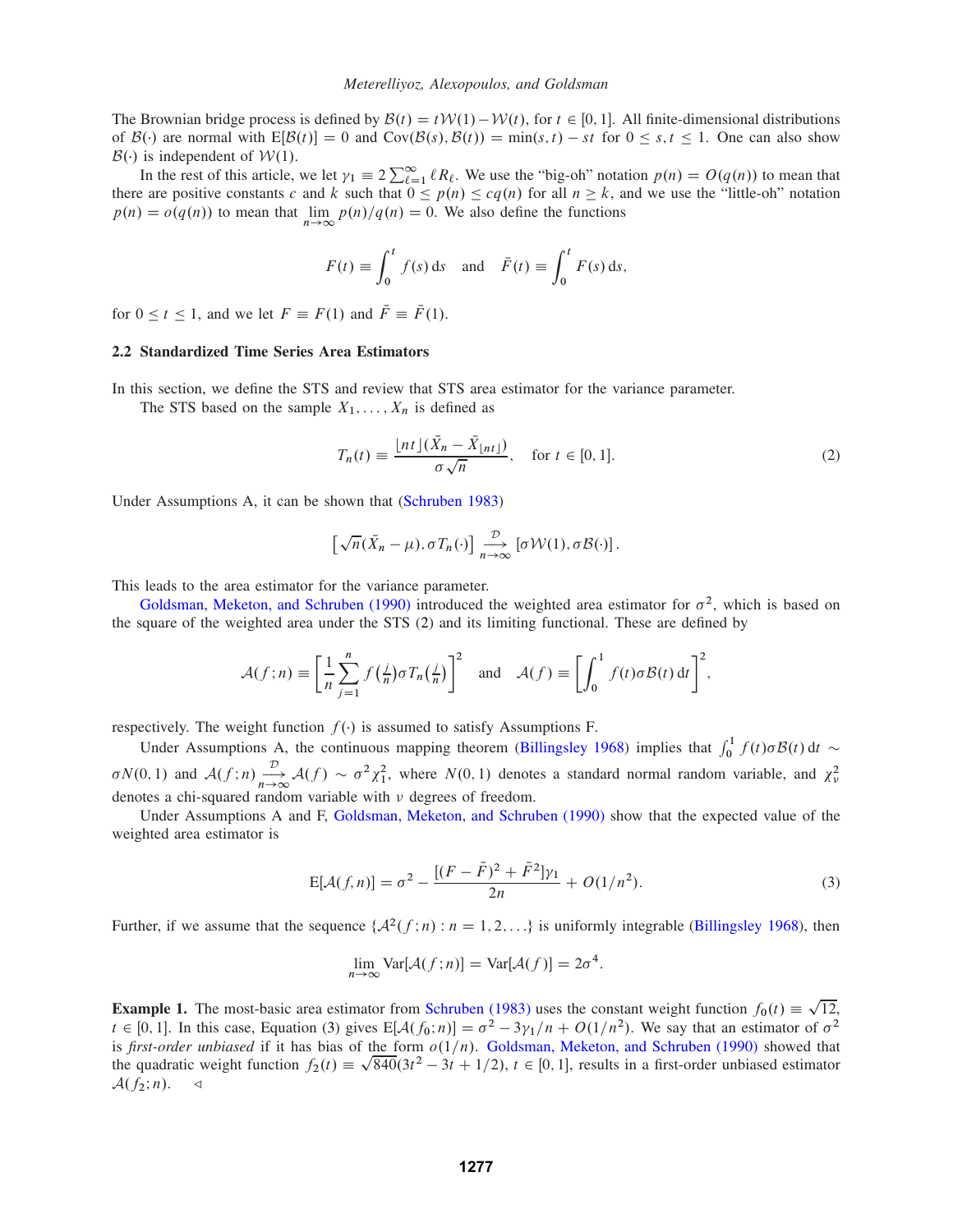#### **3 REFLECTED ESTIMATORS**

#### **3.1 Basic Results on Reflected Sample Paths**

Assumptions A can be used to show that certain functionals of a stationary process converge in distribution to the associated functionals of a Brownian motion process. In this section, we take advantage of the reflection principle of Brownian motion to produce new estimators for  $\sigma^2$ .

**Reflection Principle:** If  $W(t)$  is a Brownian motion on [0, 1], then

$$
\mathcal{W}_c(t) \equiv \begin{cases} \mathcal{W}(t) & \text{if } 0 \le t < c \\ 2\mathcal{W}(c) - \mathcal{W}(t) & \text{if } c \le t \le 1 \end{cases}
$$

is also a Brownian motion process, where  $c \in [0, 1]$  is any reflection point. Note that the processes  $\mathcal{W}(\cdot)$  and  $\mathcal{W}_c(\cdot)$ are correlated.



Figure 1: Original and Reflected Brownian Motion Processes ( $c = 0.5$ )

Figure 1 shows an example of the original and reflected Brownian motion processes corresponding to the reflection point  $c = 0.5$ . The reflection principle tells us that Brownian motion processes reflected after they hit any point  $c \in [0, 1]$  preserve the same distributional properties as the original Brownian motion. Hence, we can use a sample path from a Brownian motion process to generate several other different sample paths from the same process. This suggests that a single set of data from a simulation output process can be re-used to obtain alternative sample data sets, where their respective sample functionals  $Y_n(t)$  still converge in distribution to the corresponding Brownian motion processes. Not surprisingly, the new sample paths generated through reflection are generally correlated — and this correlation is taken into account in the subsequent analysis.

We will henceforth assume that the mean  $\mu$  for this process is zero. For processes with  $\mu \neq 0$ , we can consider (without loss of generality) the difference of two independent realizations, so that the mean and the variance of the sample mean of the difference are zero and approximately  $2\sigma^2/n$ , respectively. Hence the assumption of  $\mu = 0$  is legitimate. In any case, define

$$
X_{c,j} \equiv \begin{cases} X_j & \text{if } 1 \le j \le \lfloor cn \rfloor \\ -X_j & \text{if } \lfloor cn \rfloor + 1 \le j \le n \end{cases}
$$

for  $j = 1, ..., n$ . Let  $S_{c,k} \equiv \sum_{j=1}^{k} X_{c,j}$  for  $k = 1, 2, ...$  One has

$$
S_{c, \lfloor nt \rfloor} \equiv \begin{cases} S_{\lfloor nt \rfloor} & \text{if } 0 \le t < c \\ 2S_{\lfloor nt \rfloor} - S_{\lfloor nt \rfloor} & \text{if } c \le t \le 1. \end{cases}
$$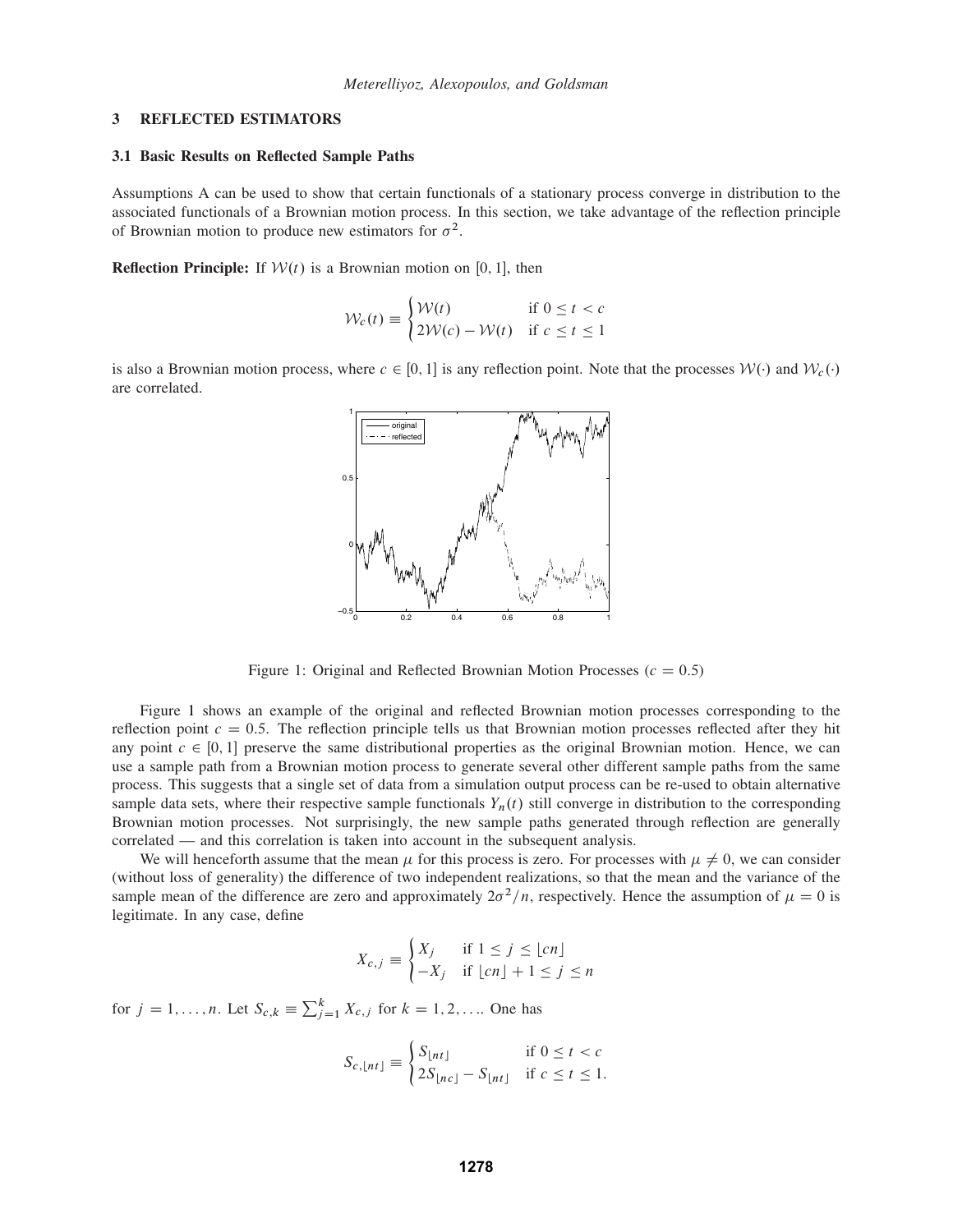Further define  $X_{c,n}(t)\equiv S_{c,n}t/\left(\sigma\sqrt{n}\right)$ , and note that, by Equation (1) with  $\mu=0$ ,

$$
X_{c,n}(t) = \begin{cases} \frac{S_{\lfloor nt \rfloor}}{\sigma \sqrt{n}} & \text{if } 0 \le t < c \\ \frac{2S_{\lfloor nt \rfloor}}{\sigma \sqrt{n}} - \frac{S_{\lfloor nt \rfloor}}{\sigma \sqrt{n}} & \text{if } c \le t \le 1 \end{cases} \xrightarrow{n \to \infty} \begin{cases} \mathcal{W}(t) & \text{if } 0 \le t < c \\ 2\mathcal{W}(c) - \mathcal{W}(t) & \text{if } c \le t \le 1 \end{cases} = \mathcal{W}_c(t).
$$

Thus, we have shown that the process  $X_{c,n}(\cdot)$  obtained from the reflected data  $\{X_{c,j} : j = 1, \ldots, n\}$  converges to the limiting Brownian motion that results from a reflection at point  $\lfloor cn \rfloor$  of the original process  $\{X_j : j = 1, ..., n\}$ .

In §2, we reviewed estimators based on the STS  $T_n(\cdot)$  and showed that their limiting functionals are based on functionals of Brownian bridge processes. For  $t \in [0, 1]$ , the reflected STS with reflection point c is

$$
T_{c,n}(t) \equiv \frac{\lfloor nt \rfloor (\bar{X}_{c,n} - \bar{X}_{c,\lfloor nt \rfloor})}{\sigma \sqrt{n}} = \frac{tS_{c,n}}{\sigma \sqrt{n}} - \frac{S_{c,\lfloor nt \rfloor}}{\sigma \sqrt{n}} - \frac{(nt - \lfloor nt \rfloor) \bar{X}_{c,n}}{\sigma \sqrt{n}},\tag{4}
$$

where  $\bar{X}_{c,n} \equiv \frac{1}{n} \sum_{j=1}^{n} X_{c,j}$ . Analogously to a standard Brownian bridge  $\mathcal{B}(t)$ , the reflected Brownian bridge process with reflection point c can be expressed as

$$
\mathcal{B}_c(t) \equiv t \mathcal{W}_c(1) - \mathcal{W}_c(t) = \begin{cases} t[2\mathcal{W}(c) - \mathcal{W}(1)] - \mathcal{W}(t) & \text{if } 0 \le t < c \\ \mathcal{W}(t) + 2(t - 1)\mathcal{W}(c) - t\mathcal{W}(1) & \text{if } c \le t \le 1. \end{cases}
$$

It is easy to show that  $Cov(B_c(s), B_c(t)) = min(s, t) - st$  for  $0 \le s, t \le 1$ , and hence  $B_c(t)$  is indeed a Brownian bridge process. Equation (4) and Assumptions A imply  $T_{c,n}(t) \xrightarrow[n \to \infty]{\mathcal{D}} \mathcal{B}_c(t)$  since

$$
\frac{(nt - \lfloor nt \rfloor)\bar{X}_{c,n}}{\sigma\sqrt{n}} \xrightarrow{\mathcal{P}} 0,
$$

where  $\stackrel{\mathcal{P}}{\longrightarrow}$  denotes convergence in probability as  $n \to \infty$ .

#### **3.2 Reflected Area Estimators**

We define the reflected area estimator  $A_c(f; n)$  with reflection point  $c \in [0, 1]$  and its limiting functional  $A_c(f)$  as

$$
\mathcal{A}_c(f;n) \equiv \left[\frac{1}{n}\sum_{j=1}^n f\left(\frac{j}{n}\right)\sigma T_{c,n}\left(\frac{j}{n}\right)\right]^2 \quad \text{and} \quad \mathcal{A}_c(f) \equiv \left[\int_0^1 f(t)\sigma \mathcal{B}_c(t) dt\right]^2,
$$

respectively, where  $f(.)$  is a weight function satisfying Assumptions F. Under Assumptions A, it can be shown that  $\mathcal{A}_{c}(f; n) \xrightarrow{n \to \infty} \mathcal{A}_{c}(f)$ . The following theorem gives the expected values of  $\mathcal{A}_{c}(f; n)$  for the weight functions  $f_0(\cdot)$ and  $f_2(\cdot)$ . For notational convenience, we assume cn to be integer. The proof can be found in Meterelliyoz (2008).

**Theorem 1.** If  $c \in [0, 1]$  and Assumptions A and F hold, then

$$
E[\mathcal{A}_c(f_0, n)] = \sigma^2 - (24c^2 - 24c + 3)\frac{\gamma_1}{n} + O(1/n^2)
$$
\n(5)

and

$$
E[\mathcal{A}_c(f_2; n)] = \sigma^2 - 420(4c^6 - 12c^5 + 13c^4 - 6c^3 + c^2)\frac{\gamma_1}{n} + O(1/n^2). \tag{6}
$$

**Remark 1.** Note that the first-order bias term in Equation (5) vanishes when  $c = 0.14645$  and 0.85355. Similarly,  $c = 0$ ,  $1/2$ , and 1 eliminates the first-order bias in Equation (6). In particular, reflection in the middle of the sample yields a first-order unbiased estimator for the weight function  $f_2$ .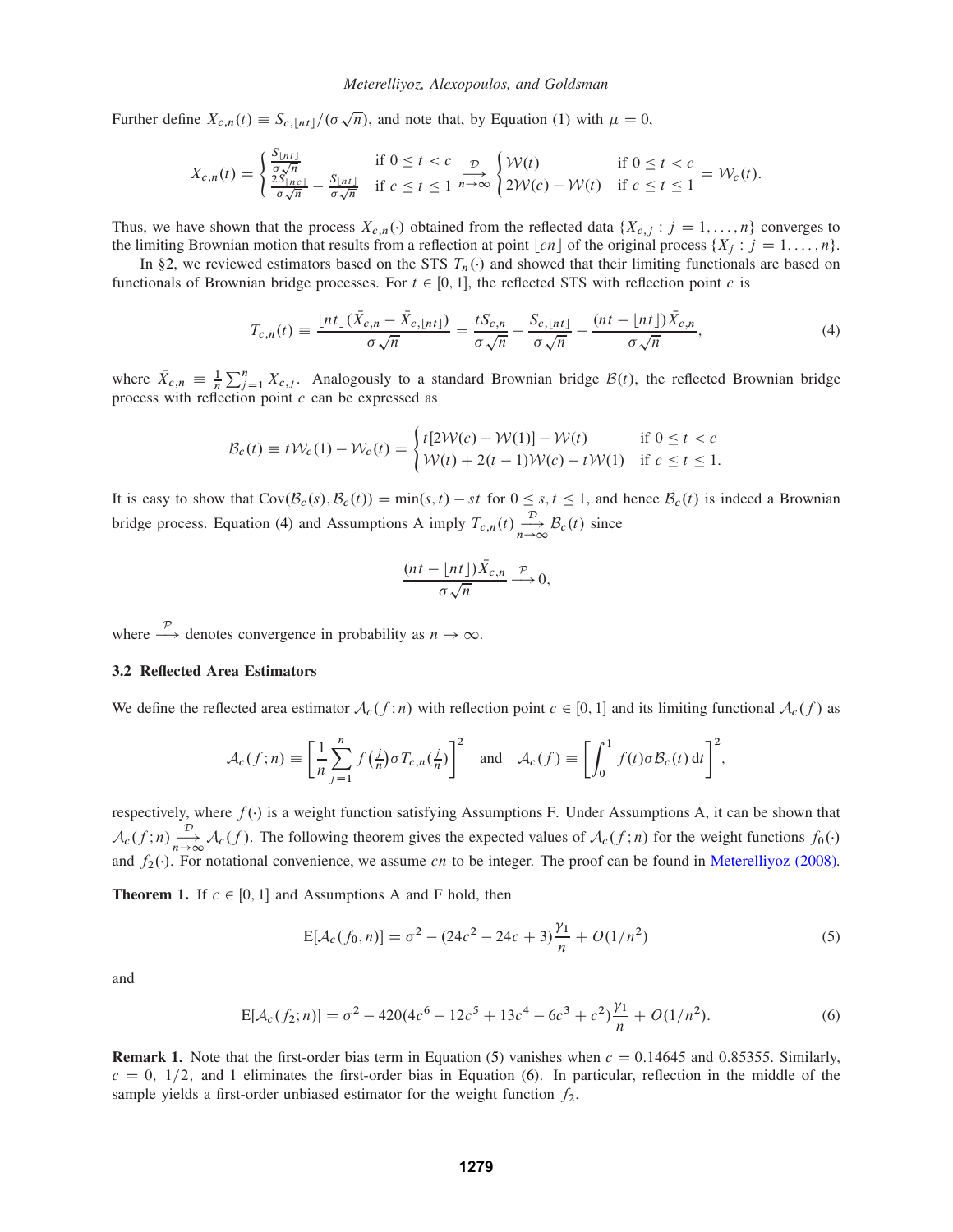## **3.2.1 Linear Combinations of Reflected Area Estimators**

We can obtain more-precise estimators in terms of variance if we find appropriate linear combinations of the original and reflected estimators. This is also consistent with the principle of data re-use. To this end, we consider estimators of the form  $\sum_{j=1}^{k} \alpha_j \mathcal{A}_{c_j}(f; n)$ , where  $0 \le c_1 \le c_2 \le \cdots \le c_k \le 1$  are the reflection points and we aim at minimizing the variance of the limiting functional  $\sum_{j=1}^{k} \alpha_j \mathcal{A}_{c_j}(f)$ . If  $\boldsymbol{\alpha} \equiv (\alpha_1, \alpha_2, \dots, \alpha_k)$  and  $\boldsymbol{c} \equiv (c_1, c_2, \dots, c_k)$ , the underlying optimization problem can be stated formally as

$$
\min_{\alpha,c} \quad \text{Var}\left[\sum_{j=1}^{k} \alpha_j \mathcal{A}_{c_j}(f)\right]
$$
\n
$$
\text{subject to} \quad \sum_{j=1}^{k} \alpha_j = 1
$$
\n
$$
0 \le c_1 \le c_2 \le \dots \le c_k \le 1
$$
\n
$$
\alpha_j \in \mathbb{R}; j = 1, \dots, k.
$$
\n(7)

While this linear combination has minimum asymptotic variance, it is also asymptotically unbiased. Meterelliyoz (2008) provides the detailed solution of Problem (7), along with expressions for the optimal variance for various weights  $f$  and values of  $k$ .

**Example 2.** For weight function  $f_0$ , the optimal reflection points and weight combinations for two linearly combined reflected area estimators are  $\{0, 0.5\}$  and  $\{0.5, 0.5\}$ , respectively. If we linearly combine three estimators, the optimal values will be  $\{0, 0.153, 0.847\}$  and  $\{0.33, 0.33, 0.33\}$ , respectively.

If we solve the Problem (7) for weight function  $f_2$  with  $k = 2$ , the optimal reflection points and weight combinations will be  $\{0, 0.5\}$  and  $\{0.5, 0.5\}$ , respectively. For  $k = 3$ , the solution is  $\{0.208, 0.65, 0.86\}$  and  $\{0.33, 0.33, 0.33\}$ , respectively.

**Example 3.** Using the optimal reflection points and weight combinations from Example 2, we obtain the respective expected values and variances of variance parameter estimators for a first-order autoregressive (AR(1)) process with  $\phi = 0.9$ . An AR(1) process is a stationary (Gaussian) process that is defined by  $X_i = \phi X_{i-1} + \epsilon_i$  for  $i = 1, 2, \ldots$ where  $1 < \phi < 1$ ,  $X_0 \sim N(0, 1)$ , and the  $\epsilon_i$ 's are i.i.d.  $N(0, 1 - \phi^2)$  random variables that are independent of  $X_0$ . This process has covariance function  $R_k = \phi^{|k|}$ , for  $k = 0, 1, 2, \dots$ , so that  $\sigma^2 = (1 + \phi)/(1 - \phi)$  and  $\gamma_1 = 2\phi/(1 - \phi)^2$ . In Table 1, theoretical and simulated results using  $n = 50000$  observations are listed; all theoretical values are derived in Meterelliyoz (2008). We see that the point estimates are very close to the theoretical values, indicating that the estimators perform as advertised. In particular, we see that the asymptotic variance of the area estimator for one long run (batch) of observations for the AR(1) process under study is  $2\sigma^4 = 722$ . Further, the combination of merely two reflected estimators induces a reduction in variance of about 50%, while the combination of  $k = 3$  estimators yields an additional reduction of about 10%.

#### **4 CONCLUSIONS**

This article studied estimators for the asymptotic variance parameter of a stationary stochastic process. The idea is to form optimal linear combinations of estimators obtained from various reflections of the original (entire) sample path. First of all, we considered the reflected version of a standardized time series area estimator based on an arbitrary reflection point. The optimal reflection points and coefficients of the linearly combined area estimators were obtained by solving (nonconvex) optimization problems. These linear combinations yielded estimators with significantly smaller variances compared to those of the individual estimators. To complement the theoretical work, we conducted Monte Carlo experiments, which confirmed our theoretical results. In future work, we will obtain confidence intervals for  $\sigma^2$  and  $\mu$  using the reflected estimators. We will also study analogous estimators based on STS Cramér–von Mises estimators as well as estimators incorporating batching. In addition, we will combine folding and reflection principles to obtain even-better estimators of the variance parameter.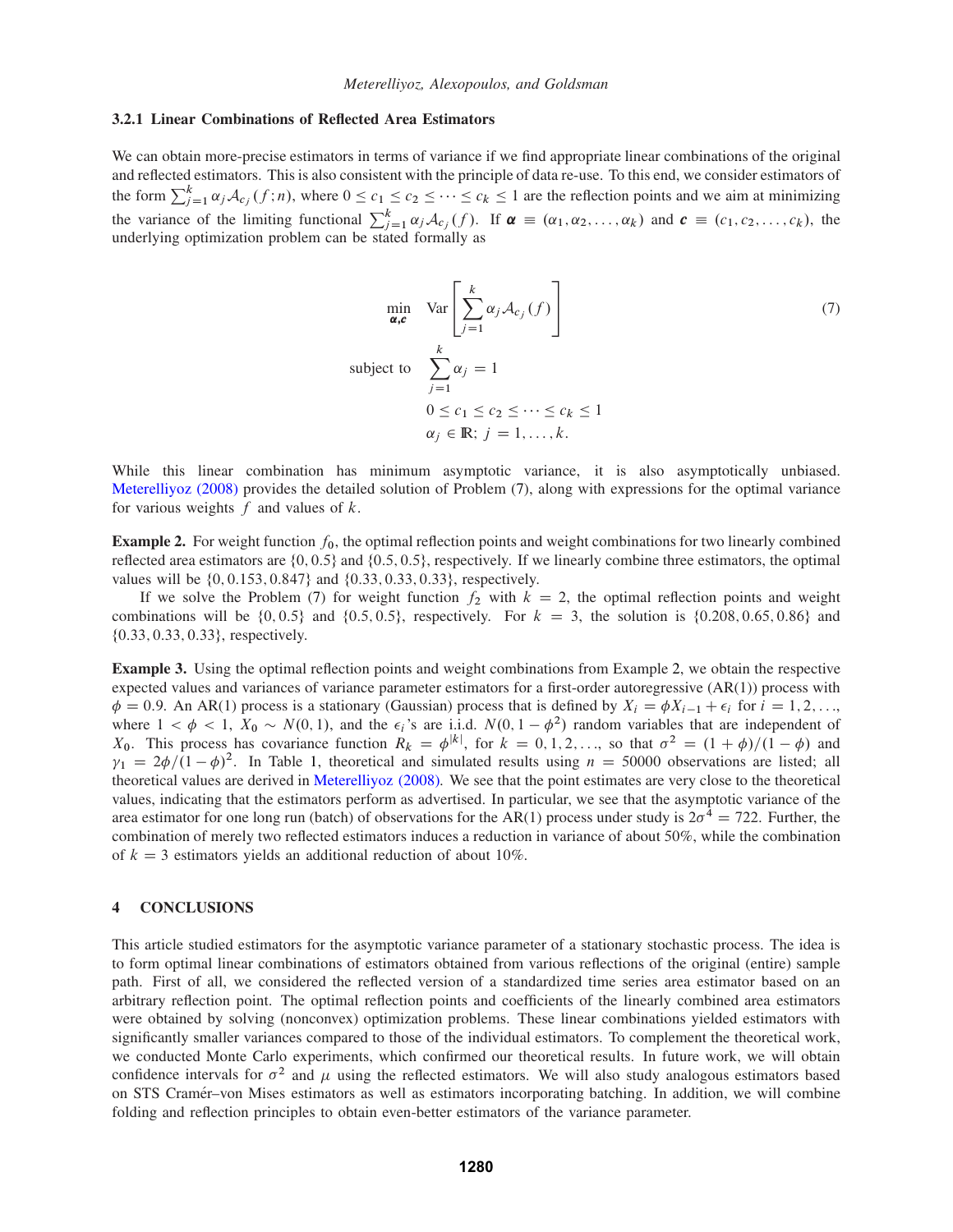| Weight         | k              | Theoretical Mean Estimated Mean |       | Theoretical Variance Estimated Variance |        |
|----------------|----------------|---------------------------------|-------|-----------------------------------------|--------|
| $\tau_0$       |                | 18.95                           | 19.00 | 722.00                                  | 724.20 |
|                | $\overline{2}$ | 19.00                           | 18.98 | 361.00                                  | 362.77 |
|                | 3              | 18.98                           | 18.98 | 294.15                                  | 293.60 |
| f <sub>2</sub> |                | 19.00                           | 18.97 | 722.00                                  | 718.26 |
|                | $\mathcal{D}$  | 19.00                           | 18.97 | 361.00                                  | 359.80 |
|                |                | 18.94                           | 18.96 | 293.56                                  | 293.27 |

Table 1: Theoretical and Estimated Means and Variances of Linearly Combined Reflected Area Estimators for an AR(1) Process with  $\phi = 0.9$ 

# **REFERENCES**

- Alexopoulos, C., C. F. Antonini, D. Goldsman, and M. Meterelliyoz. 2010. Performance of folded variance estimators for simulation. To appear in *ACM Transactions on Modeling and Computer Simulation*.
- Batur, D., D. Goldsman, and S.-H. Kim. 2009. An improved standardized time series Durbin–Watson variance estimator for steady-state simulation. *Operations Research Letters* 37:285–289.
- Billingsley, P. 1968. *Convergence of probability measures*. New York: John Wiley & Sons.
- Calvin, J. M. 2007. Simulation output analysis using integrated paths. *ACM Transactions on Modeling and Computer Simulation* 17 (3).

Calvin, J. M., and M. K. Nakayama. 2006. Permuted standardized time series for steady-state simulations. *Mathematics of Operations Research* 31:351–368.

Foley, R., and D. Goldsman. 1999. Confidence intervals using orthonormally weighted standardized time series. *ACM Transactions on Modeling and Computer Simulation* 9:297–325.

- Glynn, P. W., and D. Iglehart. 1990. Simulation analysis using standardized time series. *Mathematics of Operations Research* 15:1–16.
- Goldsman, D., K. Kang, and A. F. Seila. 1999. Cramér–von Mises variance estimators for simulations. *Operations Research* 47:299–309.
- Goldsman, D., M. Meketon, and L. Schruben. 1990. Properties of standardized time series weighted area variance estimators. *Management Science* 36:602–616.

Law, A. M. 2007. *Simulation modeling and analysis*. 4th ed. New York: McGraw-Hill.

- Meketon, M. S., and B. W. Schmeiser. 1984. Overlapping batch means: Something for nothing? In *Proceedings of the 1984 Winter Simulation Conference*, ed. S. Sheppard, U. W. Pooch, and C. D. Pedgen, 227–230. Piscataway, NJ: Institute of Electrical and Electronics Engineers.
- Meterelliyoz, M. 2008. *Variance Parameter Estimation Methods with Re-use of Data*. Ph. D. thesis, H. Milton Stewart School of Industrial and Systems Engineering, Georgia Institute of Technology, Atlanta, GA.

Meterelliyoz, M., C. Alexopoulos, and D. Goldsman. 2009. Folded overlapping variance estimators for simulation. Technical report, H. Milton Stewart School of Industrial and Systems Engineering, Georgia Institute of Technology, Atlanta, GA.

Schmeiser, B. W. 1982. Batch size effects in the analysis of simulation output. *Operations Research* 30:556–568.

Schruben, L. 1983. Confidence interval estimation using standardized time series. *Operations Research* 31:1167–1178.

# **AUTHOR BIOGRAPHIES**

**MELIKE METERELLIYOZ** recently completed a Postdoctoral fellowship in the College of Management at the Georgia Institute of Technology. She holds a Ph.D. from the H. Milton Stewart School of Industrial and Systems Engineering at the Georgia Institute of Technology. Her research interests are in the areas of simulation output analysis, statistics, revenue management and discrete choice modeling. She is a member of INFORMS and an active participant in the Winter Simulation Conference. Her e-mail address is melike@gatech.edu.